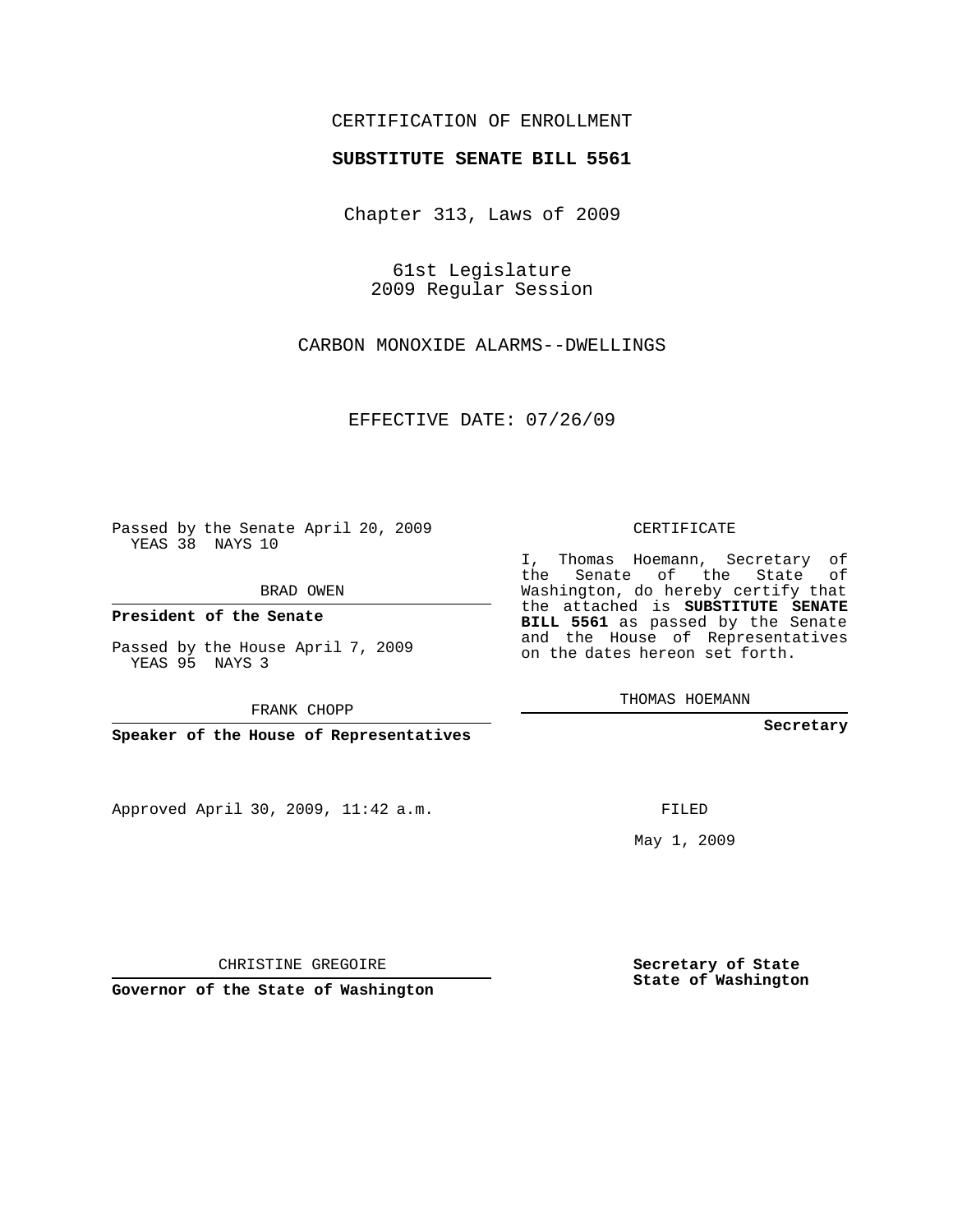## **SUBSTITUTE SENATE BILL 5561** \_\_\_\_\_\_\_\_\_\_\_\_\_\_\_\_\_\_\_\_\_\_\_\_\_\_\_\_\_\_\_\_\_\_\_\_\_\_\_\_\_\_\_\_\_

\_\_\_\_\_\_\_\_\_\_\_\_\_\_\_\_\_\_\_\_\_\_\_\_\_\_\_\_\_\_\_\_\_\_\_\_\_\_\_\_\_\_\_\_\_

AS AMENDED BY THE HOUSE

Passed Legislature - 2009 Regular Session

## **State of Washington 61st Legislature 2009 Regular Session**

**By** Senate Labor, Commerce & Consumer Protection (originally sponsored by Senators Kline, Fairley, and Kohl-Welles)

READ FIRST TIME 02/13/09.

 AN ACT Relating to the installation of carbon monoxide alarms in 2 dwelling units; adding a new section to chapter 19.27 RCW; and creating a new section.

BE IT ENACTED BY THE LEGISLATURE OF THE STATE OF WASHINGTON:

 NEW SECTION. **Sec. 1.** The legislature recognizes that carbon monoxide poses a serious threat. According to national statistics from the centers for disease control, carbon monoxide kills more than five hundred people and accounts for an estimated twenty thousand emergency department visits annually. Specifically, Washington state has experienced the dire effects of carbon monoxide poisoning. In the storms that struck Washington in December 2006, it was estimated that over one thousand people in the state were seen at hospital emergency rooms with symptoms of carbon monoxide poisoning, and eight people reportedly died of carbon monoxide exposure. It is the intent of the legislature to implement policies to prevent similar tragedies from occurring in the future.

 NEW SECTION. **Sec. 2.** A new section is added to chapter 19.27 RCW to read as follows: